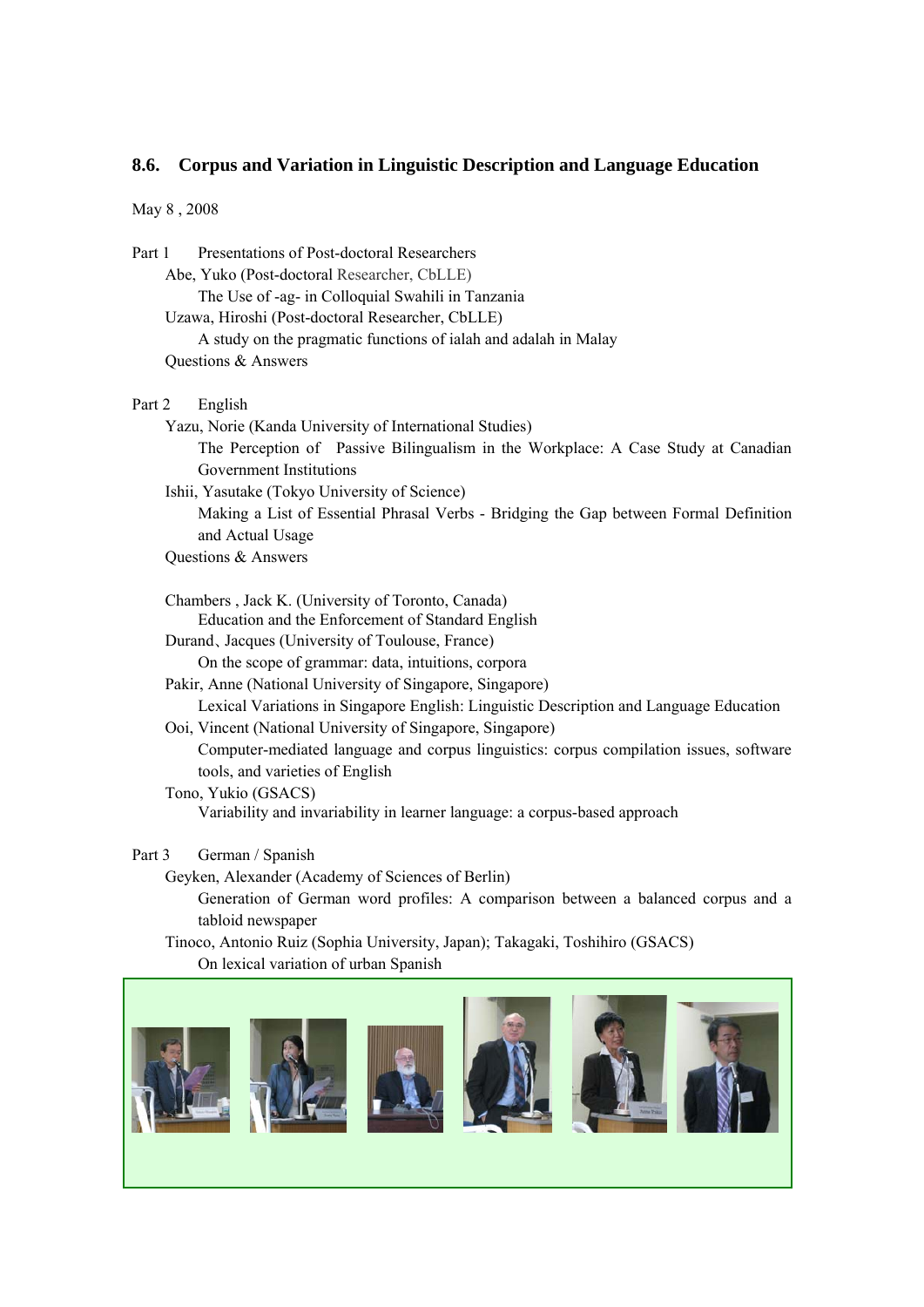

May 9 (Fri.)

Part 4 Presentations of Ph.D. candidates

Hashimoto, Yukari (Doctora Student, GSACS)); Umino, Tae (GSACS)

Investigating L2 Vocabulary Learning Strategies and Vocabulary Size – the case of Hungarian JFL Learners

Kobayakawa,Maiko (International Center, University of Tokyo, Japan); Umino, Tae (GSACS) Mitigation strategies in expressions of disagreement by intermediate learners of Japanese-an analysis of DCT data

Questions and Answers

Part 5 French / Spanish

Martineau, France (University of Ottawa, Canada)

Modeling Change : a diachronic perspective on French negation

Detey, Sylvain (University of Rouen, France)

Oral corpora as a source of input for L2 phonology learning : phonetic variability, orthographic stability and Japanese learners of French

Ueda, Hiroto (Tokyo University, Japan)

Vocalic graphemes in medieval Spanish biblical text Computational analysis of  $\leq i$ , j,  $y$ and <u, v, b>in Genesis, Biblia de Alba

## Part 6 Turkish / Japanese

Özsoy, A. Sumru (Boğaziçi University, Turkey)

Argument Structure, Syntax and Semantics of Passivization in Turkish: A corpus-based approach

Kawaguchi, Yuji (TUFS, Japan)

A Corpus-Driven Analysis of –r Dropping in Spoken Turkish

Abe, Shin (Nagoya University of Foreign Studies)

Dialectal Supermarket" as a Result of Dialect Contact -Other Result Than the New Dialect Formation-

Shibuya, Katsumi (University of Osaka, Japan)

Aspects of Style-Shifting in Japan